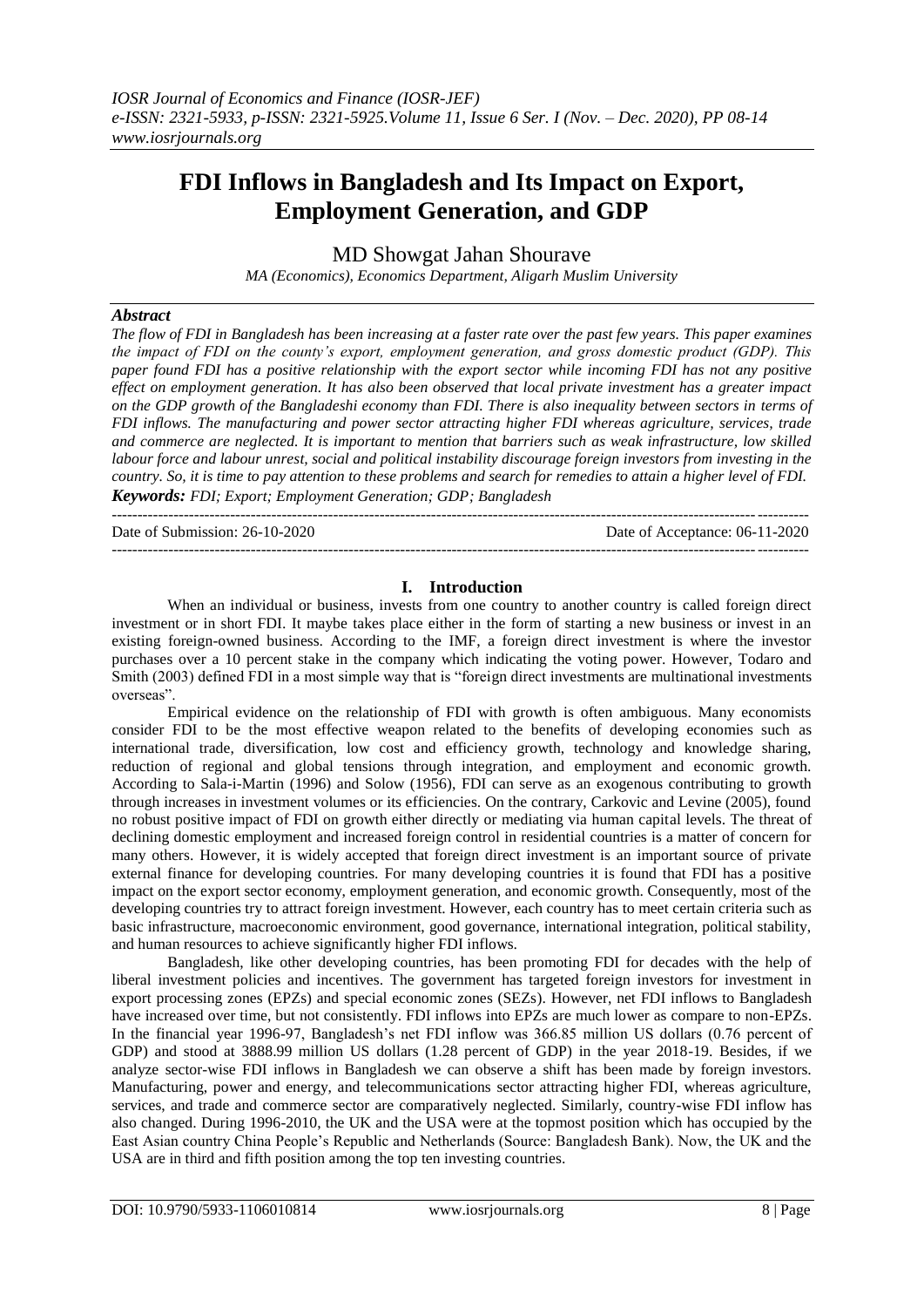The objective of this study was to find the impact of FDI on export, employment generation, and GDP in the case of Bangladesh and to present a scenario of FDI inflows over the period. This paper is structured as follows; the next section presents a literature review followed by section 3 which presents details of the data and methodology. Section 4 present result and discussion. The last section is about the conclusions and of this study.

# **II. A Brief Review Of Literature**

FDI plays a crucial role to attain expected economic growth in Bangladesh. Moreover, FDI has a positive correlation with GDP, export, and private investment. He had concluded that FDI inflows have been successful in increasing GDP along with the rise of income level (Islam, 2014). However, many studies oppose the notion of higher FDI higher GDP growth. Several studies revealed that higher GDP growth determines a higher level of FDI inflow. Ahamad and Tanin (2010) investigated the relationship between FDI and GDP empirically in the context of Bangladesh and found that economic growth attracted FDI inflow instead of FDI improved economic growth. A similar argument also presented by Ghali and Al-Mutawa (1999), Levine and Renelt (1992), and Barro (1991).

Kafi et al (2007) the government of Bangladesh has taken a plethora of policies to attract foreign investment and as a result, Bangladesh experiencing an increasing trend of FDI since 2001. But the matter of concern is that most FDI concentrated in some particular sectors like telecommunications, readymade garments, energy, and power while agriculture, industrial, trade, and commerce sectors are neglected.

Hossain et al (2018) in their paper "Foreign Direct Investment in Bangladesh: Analysis of Sector Wise Impact on Economy" comments that FDI has a positive impact on the Bangladeshi economy and the government should give more emphasis on infrastructural advancement, skilled labour force as well as security of foreign investors. Higher FDI inflows can improve employment, income, output, and long-term economic growth which will help alleviate poverty (Hossain and Haque, 2016).

In addition to these studies, there has been a lot of research on the role of FDI in developing and underdeveloped economies and there are suggestions and recommendations to facilitate FDI flow. This paper aimed to give an overview of FDI inflows in the context of the Bangladeshi economy along with its impact on export performance, employment generation, and GDP growth.

# **III. Data And Methodology**

The study uses the data of FDI inflows, total export, employment generation, local private investment, and GDP of Bangladesh over the years. The data mainly collected from the World Bank, Bangladesh Bank (central bank of Bangladesh), and the Bangladesh Investment Development Authority (BIDA).

In this paper, I have formulated three particular regression models to know the impact of net FDI inflows on the export, employment generation, and GDP. Besides, I calculated the log values of the variables to transform into more efficient models. To know the relationship between FDI and total export, the regression equation is written as follows;

$$
InTE_i = \beta_1 + \beta_2 InFDI_i + u_i \tag{1}
$$

Equation (1) is calculated using observations of twenty-three financial years from 1996-97 to 2018-19. Here, dependent variable=TE<sub>i</sub>=total export, dependent variable=FDI<sub>i</sub>=foreign direct investment, β<sub>1</sub>= intercept, β<sub>2</sub> =slope of FDI, andu<sub>i</sub>=error term.

Similarly, in the case of FDI and employment generation we have,

$$
InEG_i = \beta_1 + \beta_2 InFDI_i + u_i \tag{2}
$$

Here, dependent variable= $EG_i$  =employment generation,  $FDI_i$ =dependent variable,  $\beta_i$ = intercept for equation (2),  $\beta_2$  =slope of FDI, and u<sub>i</sub>=error term for equation (2). However, regression equation (2) is calculated using observations from FY 2001-02 to FY 2016-17.

Finally, to know the influence of FDI and local private investment on GDP, a multiple linear regression model used in this paper which is as follows,

$$
InGDPi = \beta_1 + \beta_2 InFDIi + \beta_3 LPIi + ui
$$
 (3)

Here, GDP<sub>i</sub> is the dependent variable, FDI<sub>i</sub>, and LPI<sub>i</sub> (local private investment) are two independent variables,  $\beta_2$ And  $\beta_3$  are the slopes of FDI and LPI respectively,  $u_i$  is the error term of this equation. The multiple regression equation (3) is calculated using observations from FY 2001-02 to FY 2017-18.

# **4.1 Summary of models**

# **IV. Result And Discussion**

Regression equation (1) was calculated to predict export earnings based on FDI. A significant regression equation was found (F (1, 21) =128.314, P<0.000), with an  $R^2$  of 0.85. The R<sup>2</sup> value of 0.85 means that 85 percent of the variation in the (log of) total export is explained by the log of FDI. Table 1 presents the necessary information regarding this model.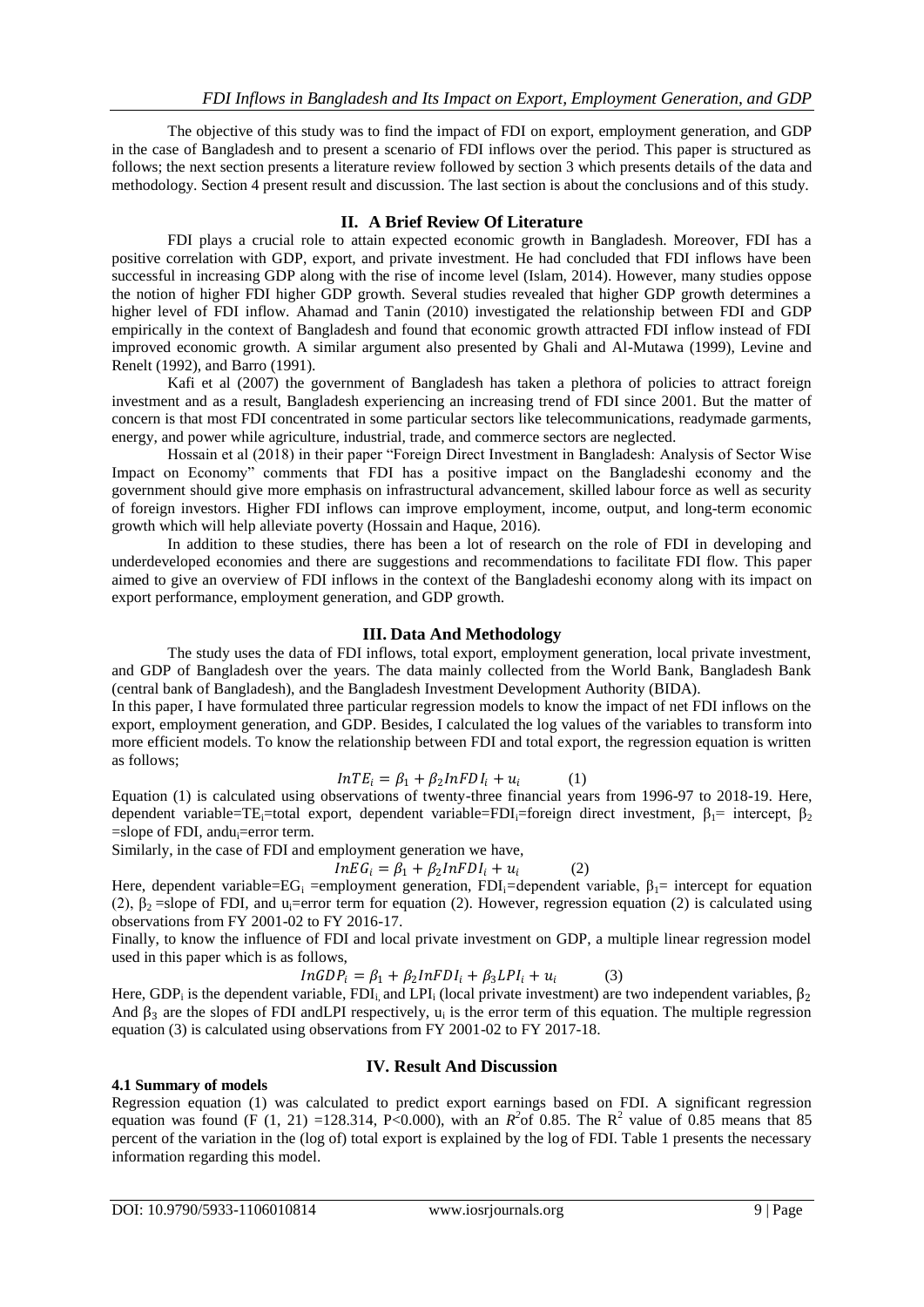| FDI Inflows in Bangladesh and Its Impact on Export, Employment Generation, and GDP |  |  |  |
|------------------------------------------------------------------------------------|--|--|--|
|                                                                                    |  |  |  |

| Table 1: OLS, using observations from FY 1996-97 to FY 2018-19 |             |            |                         |          |     |  |  |  |
|----------------------------------------------------------------|-------------|------------|-------------------------|----------|-----|--|--|--|
| Model 1                                                        | Coefficient | Std. Error | t-ratio                 | p-value  |     |  |  |  |
| constant                                                       | 2.97579     | 0.581144   | 5.121                   | < 0.0001 | *** |  |  |  |
| <b>FDI</b>                                                     | 0.965295    | 0.0852160  | 11.33                   | < 0.0001 | *** |  |  |  |
|                                                                |             |            |                         |          |     |  |  |  |
| Mean dependent variable                                        | 9.522998    |            | S.D. dependent variable | 0.755845 |     |  |  |  |
| Sum squared residual                                           | 1.767681    |            | S.E. of regression      | 0.290130 |     |  |  |  |
| R-squared                                                      | 0.859358    |            | Adjusted R-squared      | 0.852660 |     |  |  |  |
| F(1, 21)                                                       | 128.3149    |            | $P-value(F)$            | $\theta$ |     |  |  |  |

Dependent variable: total export

 *Source:* Calculated by the author

Further, with the help of obtained values in table 1, we can rewrite equation (1) as,  $In\hat{T}E_i = 2.975+0.96 InFDI_i$  $(4)$ 

From equation (4), we see that a 1 percent increase in FDI led to the average to about a 0.96 percent increase in the total export. Bangladesh's lion share of export earning comes from readymade garments (83 percent of total export in 2019-20) and this sector has succeeded to attract foreign investors to invest. This could be a probable reason for this significant relation between FDI and total export.

The aim of the estimation of the second linear regression model was to know the relationship between FDI inflows and employment generation over the years. However, regression equation found insignificant with (F (1, 14) = 1.226, P>0.05), with a  $R^2$  of 0.08 (see Table 2). The  $R^2$  value 0.08 means that 8 percent of the variation in the (log of) employment generation is explained by the log of FDI.

 **Table 2:** OLS, using observations from FY 2001-02 to FY 2016-17

| Model 2                 | Coefficient | Std. Error | t-ratio                 | p-value  |     |
|-------------------------|-------------|------------|-------------------------|----------|-----|
| constant                | 13.5699     | 0.764951   | 17.74                   | < 0.0001 | *** |
| <b>FDI</b>              | $-0.123539$ | 0.111539   | $-1.108$                | 0.2867   |     |
|                         |             |            |                         |          |     |
| Mean dependent variable | 12.72589    |            | S.D. dependent variable | 0.269253 |     |
| Sum squared residual    | 0.999844    |            | S.E. of regression      | 0.267240 |     |
| R-squared               | 0.080564    |            | Adjusted R-squared      | 0.014891 |     |
| F(1, 14)                | 1.226734    |            | $P-value(F)$            | 0.286710 |     |

Dependent variable: employment generation

*Source:* Calculated by the author

We can simply assume that whatever the FDI inflowing in the Bangladeshi economy is not enough to make any significant impact on employment generation.

Finally, a multiple linear regression (equation 3) was calculated to predict GDP based on FDI and local private investment. Henceforth, a significant regression equation found ( $\hat{F}$  (2, 14) = 207.56, P<0.005), with an  $R^2$  of 0.96. See, Table 3 for the model summary.

Table 3: OLS, using observations FV 2001-02 to FV 2017-18

|                                                              | Coefficient                      | Std. Error | t-ratio                                                             | p-value                          |     |
|--------------------------------------------------------------|----------------------------------|------------|---------------------------------------------------------------------|----------------------------------|-----|
| constant                                                     | 5.81240                          | 0.288672   | 20.13                                                               | < 0.0001                         | *** |
| <b>FDI</b>                                                   | 0.310544                         | 0.0780350  | 3.980                                                               | 0.0014                           | *** |
| <b>LPI</b>                                                   | 0.439672                         | 0.0683681  | 6.431                                                               | < 0.0001                         | *** |
| Mean dependent variable<br>Sum squared residual<br>R-squared | 11.65965<br>0.140458<br>0.967375 |            | S.D. dependent variable<br>S.E. of regression<br>Adjusted R-squared | 0.518729<br>0.100163<br>0.962715 |     |
| F(2, 14)                                                     | 207.5619                         |            | $P-value(F)$                                                        | 0                                |     |

Dependent variable: GDP

 *Source:* Calculated by the author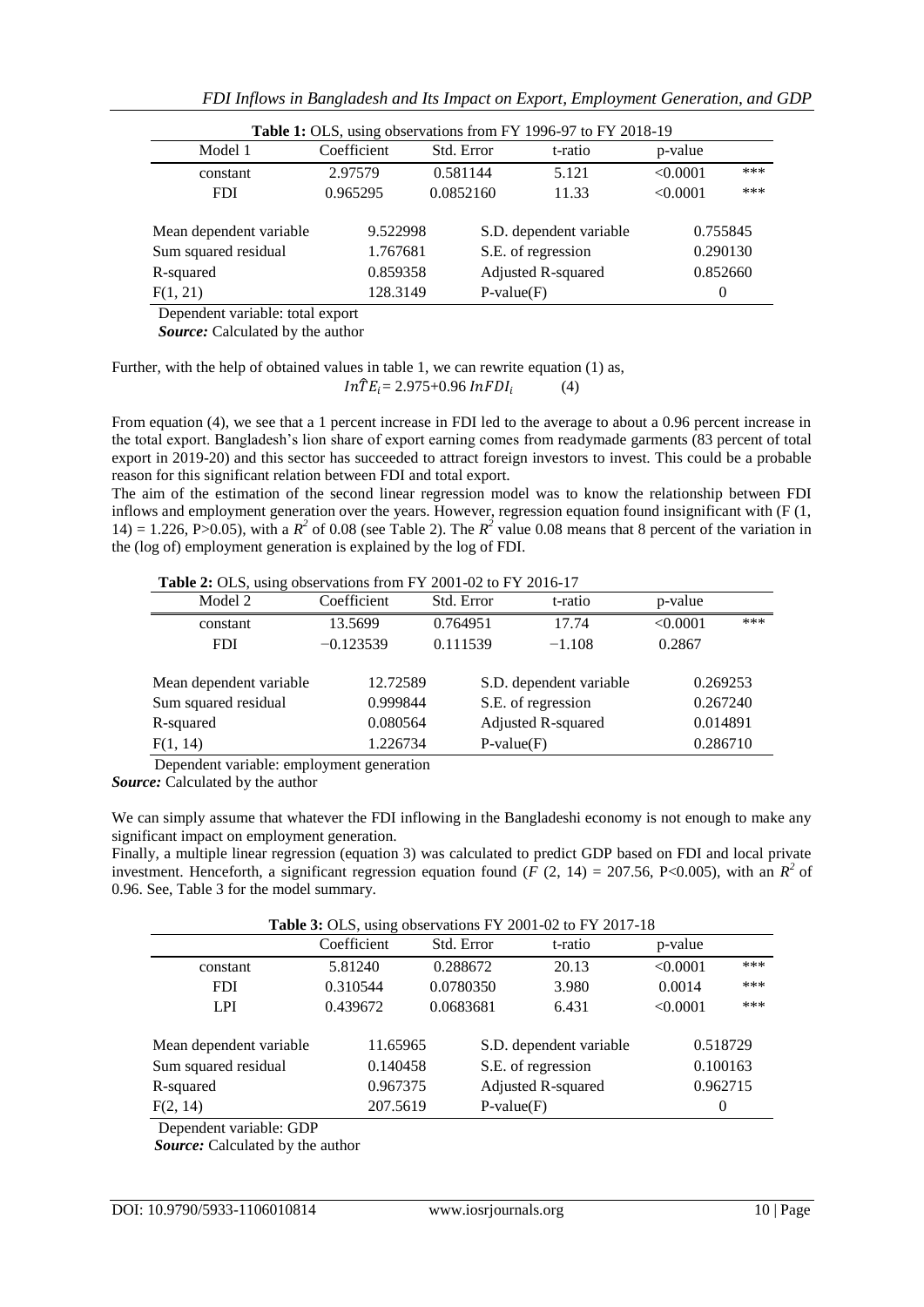Further, regression equation (3) can be rewritten as,

$$
In\hat{G}DP_i = 5.81 + 0.31FDI_i + 0.44LPI_i \tag{5}
$$

Equation (5) tells, holding LPI constant, a 1 percent increase in FDI led on the average to about a 0.31 percent increase in GDP. Similarly, holding FDI constant, a 1 percent increase in the LPI led on average to about a 0.44 percent increase in GDP. Thus, the contribution of local private investment towards GDP is more than the FDI. From a purely statistical viewpoint, the estimated regression line fits the data quite well. The  $R^2$ value of 0.96 means that about 96 percent of the variation in the (log of) GDP is explained by the (logs of) FDI and LPI.

# **4.2. An overview of FDI inflows in Bangladesh**

For several reasons, FDI is important for a developing economy. It has a positive effect on employment, economic growth, development of backward areas, exports, and as a whole stimulates economic development. Bangladesh has been suffering the problem of lower investment which accrues from a lower level of domestic savings. A higher level of FDI is a way to mitigate the problem of a lower level of investment. To attract a higher level of FDI, Bangladesh has liberalized the economy in the early 1990s. As a result, Bangladesh's FDI inflows have been increasing over the years. However, if we analyze the data we found that FDI inflow was not consistent until 2009. Table 4 shows the net FDI inflows from 2010 to 2019.

| <b>Table 4: Net FDI inflows</b> |            | (in million US dollar) |                |  |
|---------------------------------|------------|------------------------|----------------|--|
| FY                              | FDI Inflow | <b>GDP</b>             | Percent of GDP |  |
| 2010                            | 913.02     | 115279                 | 0.79           |  |
| 2011                            | 779.04     | 128638                 | 0.6            |  |
| 2012                            | 1194.88    | 133356                 | 0.9            |  |
| 2013                            | 1730.63    | 149990                 | 1.15           |  |
| 2014                            | 1480.34    | 172885                 | 0.85           |  |
| 2015                            | 1833.87    | 195079                 | 0.94           |  |
| 2016                            | 2003.53    | 221415                 | 0.9            |  |
| 2017                            | 2454.81    | 249711                 | 0.98           |  |
| 2018                            | 2580.44    | 274039                 | 0.94           |  |
| 2019                            | 3888.99    | 302571                 | 1.28           |  |

*Source:* Bangladesh Bank and World Bank data

In 2010 the net FDI inflow was 913.02 million US dollars (0.79 percent of GDP) which stood at 3888.99 million US dollars (1.28 percent of GDP) in 2019. Further, we can observe that still, net FDI inflow is around less than 1 percent to the GDP and surpassed above only two times during this period. So, we can infer that still, Bangladesh has to take a plethora of actions to accelerate FDI inflows.

While we are discussing FDI inflows, it leads us to talk about FDI inflows by components. Foreign direct investment has three basic components. They are: (1) equity capital, (2) reinvested earnings, and (3) intracompany loans. Equity capital can be defined as an overseas investor's purchase of shares of a business while reinvested earnings simply refer to the amount of profit retained for investment. Finally, intra-company loans or intra-company debt transactions refer to short or long-term borrowing and lending of funds between direct investors and affiliate enterprises. Table 5 shows net FDI inflows by components over the last ten years.

| <b>Table 5:</b> Time Series Data on FDI Inflows (Net) by Components | (in million US dollar) |                     |                     |
|---------------------------------------------------------------------|------------------------|---------------------|---------------------|
| Year                                                                | Equity capital         | Reinvested earnings | Intra-company Loans |
| 2009-10                                                             | 515.14                 | 331.1               | 66.78               |
| 2010-11                                                             | 249.95                 | 445.19              | 83.9                |
| 2011-12                                                             | 454.1                  | 542.35              | 198.43              |
| 2012-13                                                             | 761.03                 | 645.64              | 323.96              |
| 2013-14                                                             | 233.84                 | 795.78              | 450.72              |
| 2014-15                                                             | 528.03                 | 1141.34             | 164.5               |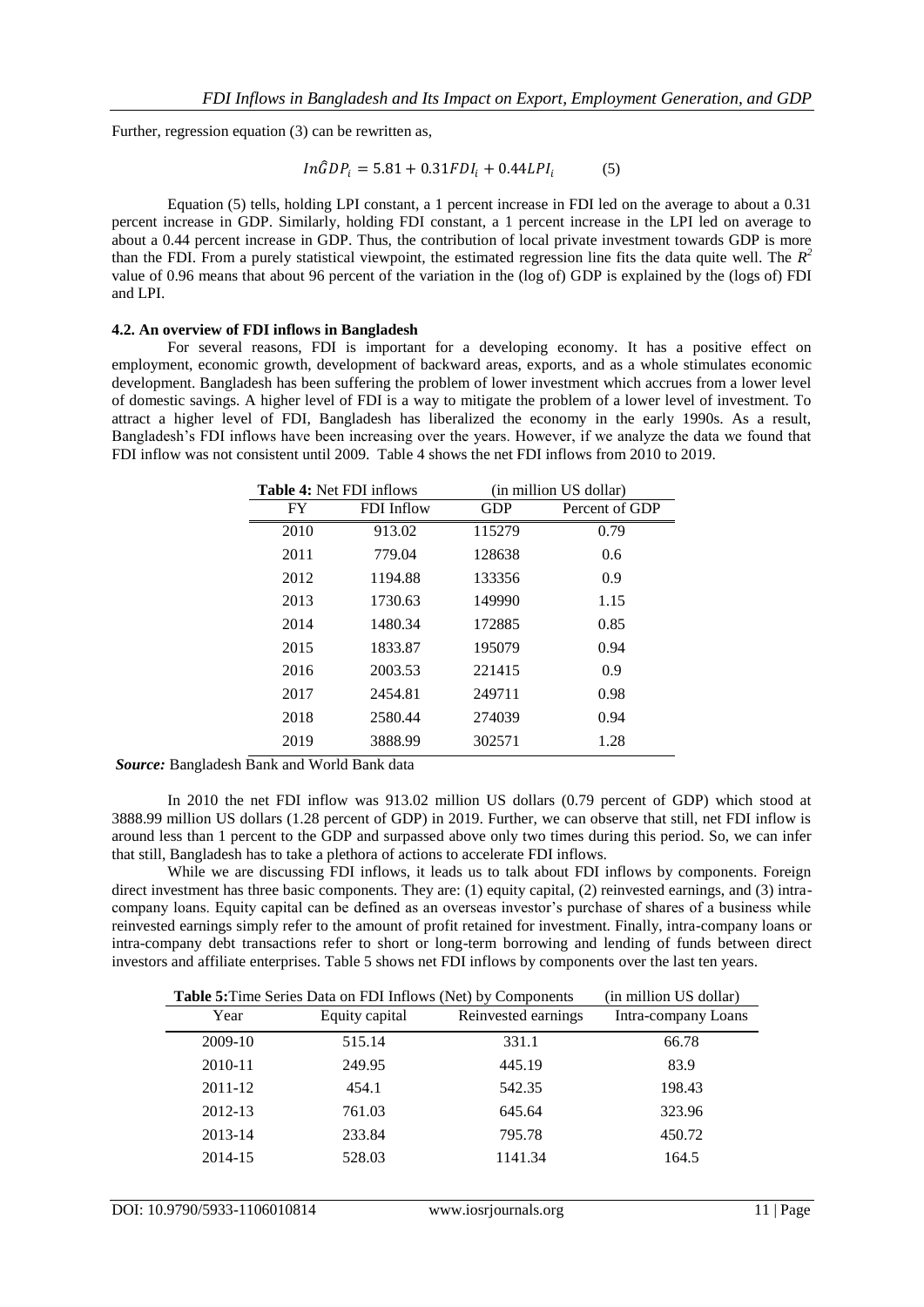|         |         | 121 mg/c ma an Dunguniaan unu na mipuer en Eupert, Empre jinem Senerunon, unu SE |         |  |
|---------|---------|----------------------------------------------------------------------------------|---------|--|
| 2015-16 | 505.55  | 1154.45                                                                          | 343.53  |  |
| 2016-17 | 1006.74 | 1253                                                                             | 195.07  |  |
| 2017-18 | 614.76  | 1253.44                                                                          | 712.24  |  |
| 2018-19 | 1195.2  | 1363.46                                                                          | 1330.33 |  |
|         |         |                                                                                  |         |  |

|  |  | FDI Inflows in Bangladesh and Its Impact on Export, Employment Generation, and GDP |  |
|--|--|------------------------------------------------------------------------------------|--|
|  |  |                                                                                    |  |

*Source:* Bangladesh Bank

From Table 5, we can easily identify the dominant position of reinvested earnings which tells us the deficiency in the fresh FDI flow into Bangladesh. However, in 2018-19, the difference between reinvested earnings and equity capital reduced as compare to previous years but intra-company loans increased significantly.

The economy of a country is broadly classified into six sectors with many sub-sectors regardless of its size and geographical location. These six sectors are (I) agriculture, (II) manufacturing, (III) power and energy, (IV) service, (V) trade and commerce, and (VI) transport, storage, and communication. All of these sectors are interlinked and demand an adequate level of investment for the smooth functioning of the economy. Financial assistance through FDI helps to meet this investment demand. As we know these sectors are interconnected and determinants of economic growth and development so an optimum level of FDI inflow is necessary for all of these sectors. When we analyze sector-wise net FDI inflows in Bangladesh, we found it is concentrated with few sectors. There is a higher FDI inflow in the manufacturing and power and energy sectors while the agriculture and service sectors could have not attracted foreign investment. Table 6 presents an overview of sector-wise FDI inflows.

| Table 6: Sector Wise FDI Inflows (Net) FY 2004-05 to FY 2018-19 |             |               |             |          |           | (in million-dollar) |
|-----------------------------------------------------------------|-------------|---------------|-------------|----------|-----------|---------------------|
|                                                                 | Agriculture | Manufacturing | Power, Gas, | Services | Trade and | Transport,          |
| <b>FY</b>                                                       | and Fishing |               | and         | Sector   | Commerce  | Storage, and        |
|                                                                 |             |               | Petroleum   |          |           | Communication       |
| 2004-05                                                         | 2.07        | 235.51        | 198.4       | 2.04     | 101.8     | 263.96              |
| 2008-09                                                         | 19.14       | 183.96        | 46.89       | 7.77     | 122.53    | 579.62              |
| 2012-13                                                         | 29.72       | 712.88        | 93.67       | 65.18    | 295.05    | 527.09              |
| 2016-17                                                         | 43.26       | 869.43        | 467.93      | 104.44   | 309.73    | 601.28              |
| 2018-19                                                         | 39.19       | 1493.75       | 1328.65     | 197.33   | 550.21    | 232.47              |
|                                                                 |             |               |             |          |           |                     |

*Source:* Bangladesh Bank

Over the years, FDI inflows in the manufacturing sector have increased with consistency while inflows in other sectors are inconsistent. After the manufacturing sector, the power, gas, and petroleum sector is most successful to obtain high FDI. In 2018-19, FDI in the manufacturing sector was 1493.75 million US dollars (38.4 percent of the net FDI) following the power and energy sector 1328.65 million US dollars (34.16 percent of the net FDI). The contribution of other sectors is not as significant as compared to these two sectors. In the power, gas, and petroleum sector, power alone received 1217.84 million US dollars while in the manufacturing sector, food products (830.88 million US dollars) and textiles (262.66 million US dollars) are top of the list. Other than the manufacturing and power sectors, sub-sectors like banking (299.35 million US dollars) and telecommunication (222.75 million US dollars) could have achieved a mentionable amount.

Bangladesh used to gain the maximum amount of investments from the UK and The USA. According to the Board of Investment, during 1996-2010, the amount received from the UK and USA was 1530.66 million US dollars (17 percent of total) and 1139.08 million US dollars (13 percent of total) respectively. However, in recent years Country-wise FDI inflows in Bangladesh have also shifted. FDI inflows have significantly increased from the East Asian countries. Figure 1 shows the country-based net FDI received in 2019.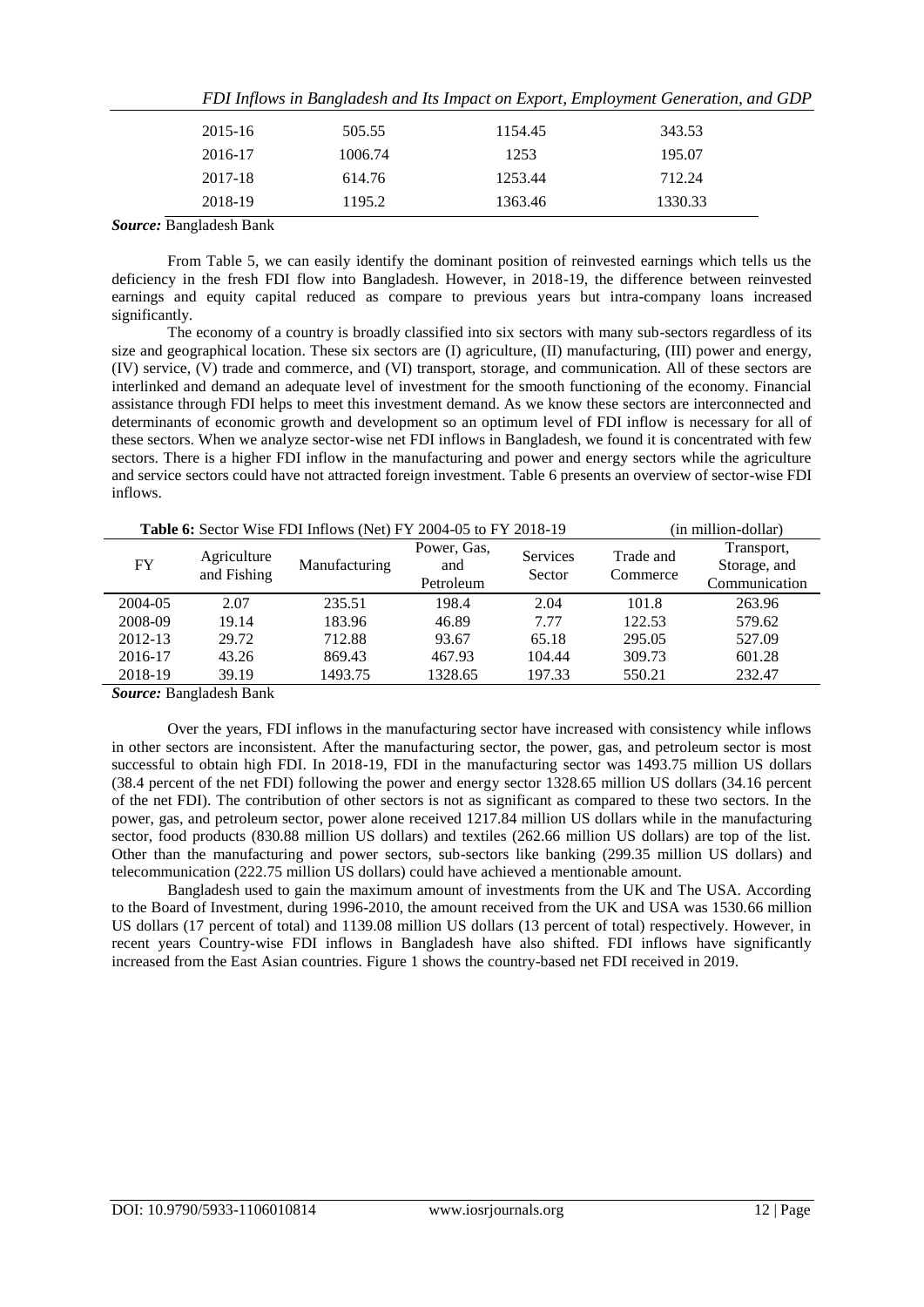

*Source:* Bangladesh Bank

In the financial year 2019, China became the leading investor in the country with 1159.42 million US dollars, the US, traditionally the top investor dropped to fifth with only 187.35 million US dollars. The Netherlands stood as the second-largest investor with 802.84 million US dollars and followed by the UK with 358.85 million US dollars. China invested 960.59 million US dollars only in the power sector out of 1159.42 million US dollars while Netherlands invested mostly in the food sector 727.15 million US dollars out of 802.84 million US dollars (source: Bangladesh Bank). All in all, dynamic changes have taken place in the case of country-wise net FDI inflows in Bangladesh over the period.

# **V. Conclusions**

The role of FDI in economic development still a subject of long debate. However, according to UNCTAD's World Investment Report (2019), FDI inflows to developing countries in Asia increased by 3.9 percent in 2018. In the same year, FDI inflows to South Asia increased by 3.5 percent and Bangladesh was the second largest FDI recipient FDI in South Asia.

The regression analysis has shown that FDI has a significant positive impact on Bangladesh's export sector while local private investment has a greater impact on GDP than FDI. On the other hand, it is also found that whatever the FDI inflowing in the Bangladeshi economy is not sufficient to make any significant impact on employment generation. Still, net FDI constitutes a very small portion of GDP which is around only 1 percent.

Liberal investment policy has been initiated to enjoy a higher level of FDI. Thus, despite initial delays, FDI inflows in Bangladesh progressively increasing over the past few years. Investment in export processing zones (EPZs) has also increased which directly helps to promote the export sector of the economy. The government of Bangladesh has taken initiatives to establish special economic zones in different parts of the country to attract FDI.

Though Bangladesh has been trying to attract foreign investors with many initiatives and incentives, there have many existing problems that hinder the flow of higher FDI. Major problems that discourage higher FDI in Bangladesh are bureaucratic interference, poor infrastructure support, labour unrest, political unrest, frequent changes in policies on import duties. On the other hand, the disparity in sector-wise FDI inflows will slow down the development of various sectors. Solving these major problems and implementation of pragmatic policy measures for foreign investment will constantly help to attain an optimum level of foreign direct investment.

#### **Disclosure statement**

I have no conflicts of interest to disclose.

#### **References**

[1]. Adams, S. (2009). Foreign direct investment, domestic investment, and economic growth in Sub-Saharan Africa. *Journal of Policy Modeling*, 31, 939-949[. http://dx.doi.org/10.1016/j.jpolmod.2009.03.003](http://dx.doi.org/10.1016/j.jpolmod.2009.03.003)

<sup>[2].</sup> Ahamad, M. G., and Tanin, F. (2010). *Determinants of, and the Relationship between FDI and Economic Growth in Bangladesh*. Munich Personal RePEc Archive, MPRA Paper No. 20136. Retrieved fro[m http://mpra.ub.uni-muenchen.de/20236/](http://mpra.ub.uni-muenchen.de/20236/)